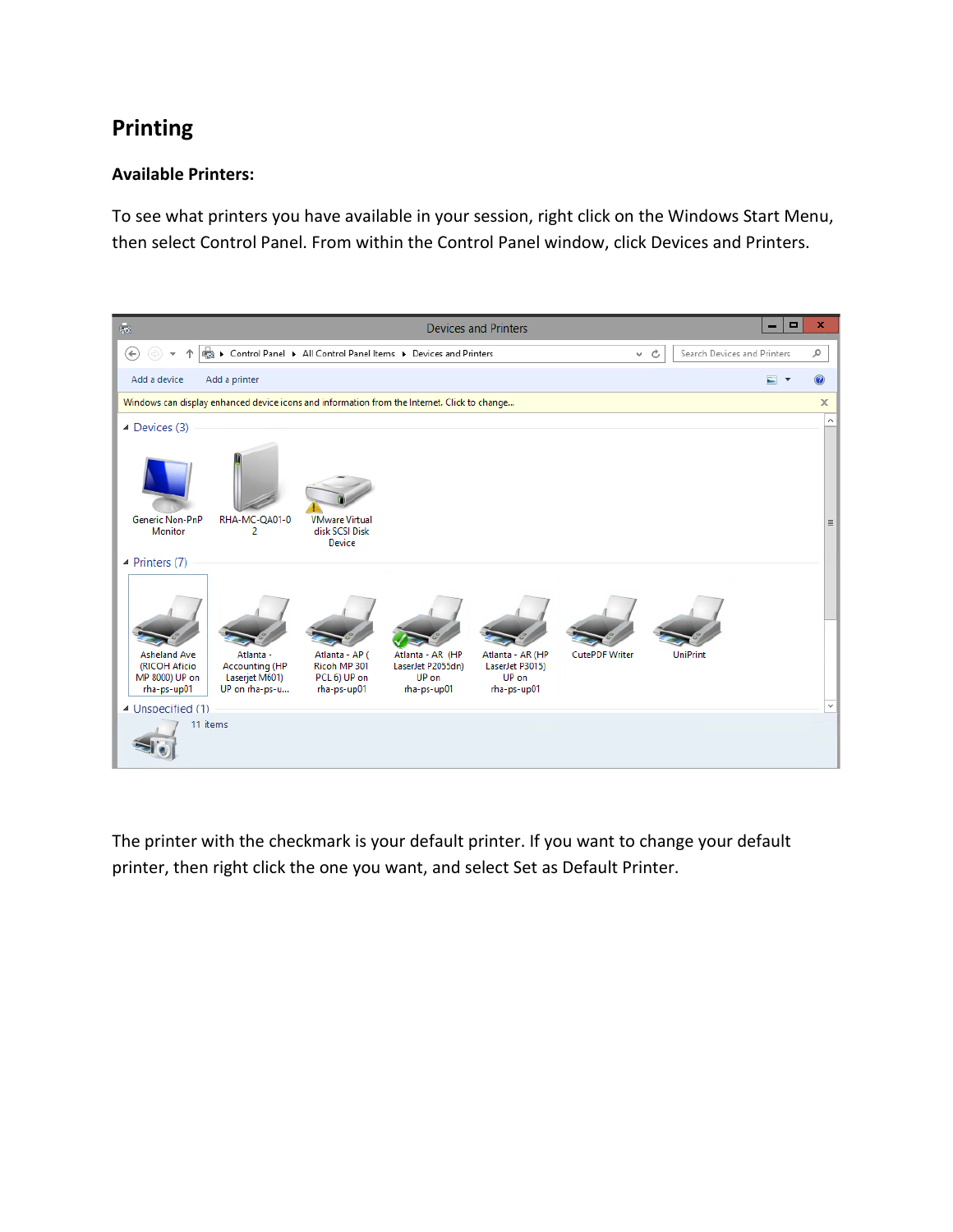## **Adding Printers:**

If you need a printer that is not showing in your session, then go to the bottom right hand corner of your screen, in the taskbar, click the little up arrow, and you will see the UP icon. Right click on it and select Add Printers:

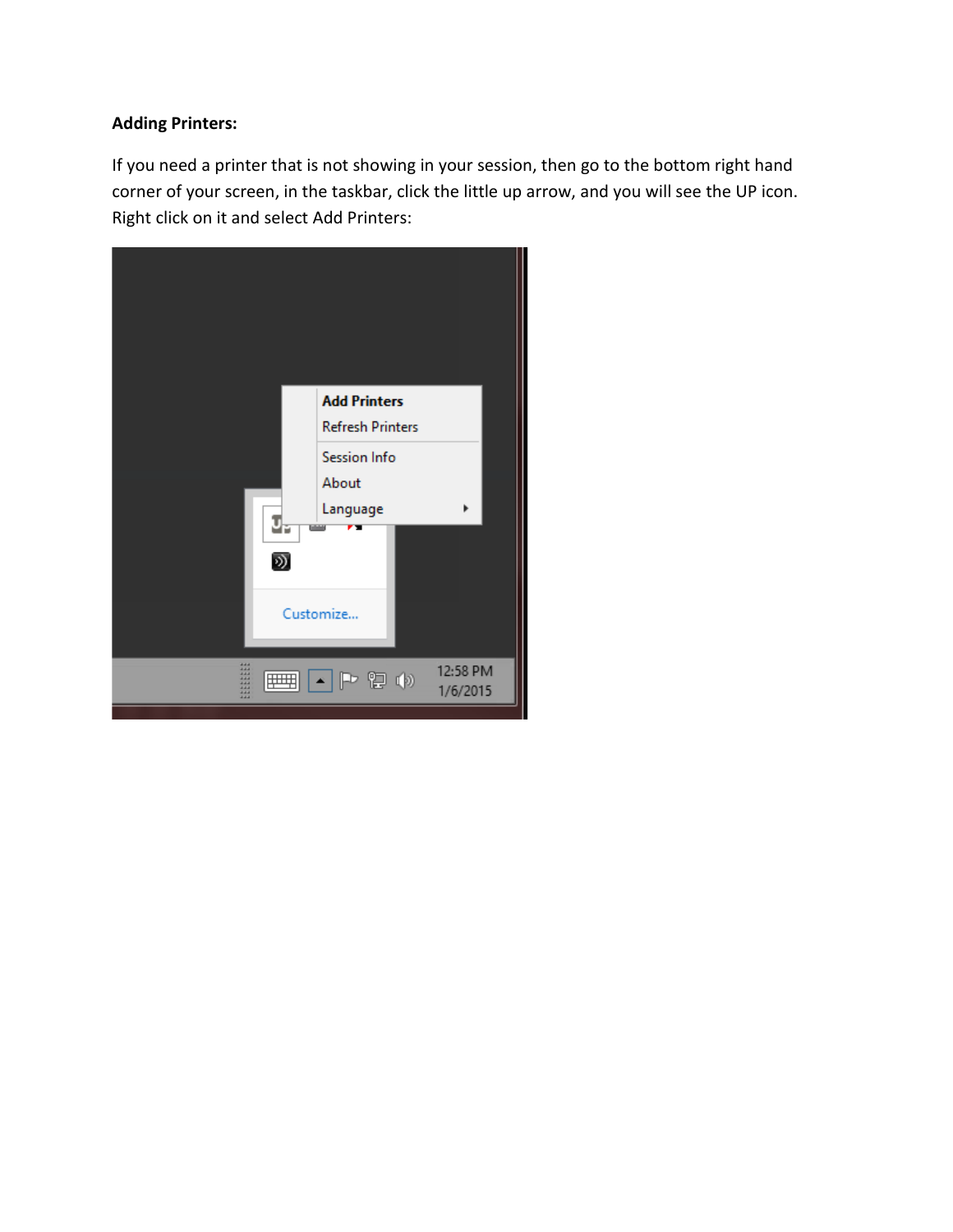Then you will see a list of available printers to add:

| Available Printers (PrintPAL)                                                                                                  | x                                  |
|--------------------------------------------------------------------------------------------------------------------------------|------------------------------------|
| Select the printer(s) you want to add                                                                                          |                                    |
| G<br>Q X                                                                                                                       |                                    |
| Name                                                                                                                           | Comment                            |
| Asheville - Downstairs (RICOH MP6001) UP                                                                                       | downstairs copier (Asheville)      |
| 흷 Asheville - Upstairs (RICOH MP C3300) UP                                                                                     | upstairs copier (Asheville C $\in$ |
| Atlanta - Supply Room (Ricoh 5001) UP                                                                                          |                                    |
| 흽Augusta (Ricoh MP6002) UP                                                                                                     | (Augusta)                          |
| g Augusta - BM (HP LaserJet 400 M401n) UP                                                                                      | (Augusta)                          |
| 흾Benson (RICOH Aficio MP6002) UP                                                                                               | (Benson)                           |
| $\epsilon$ Clear Creek-Admin-Staff Delevement & Training Office (Dell b2360dn) UP $\;$ Admin, Staff Delevement, T $\downarrow$ |                                    |
| Ш                                                                                                                              | ⋗                                  |
| $\Box$ Set as my default printer<br>Always add this printer<br>From any computer I log into                                    | ОK<br><br>Cancel<br>\              |

In the Search Bar, type in the facility name (usually by City name), and then click the Search button. This will narrow your results to printers available at that location.